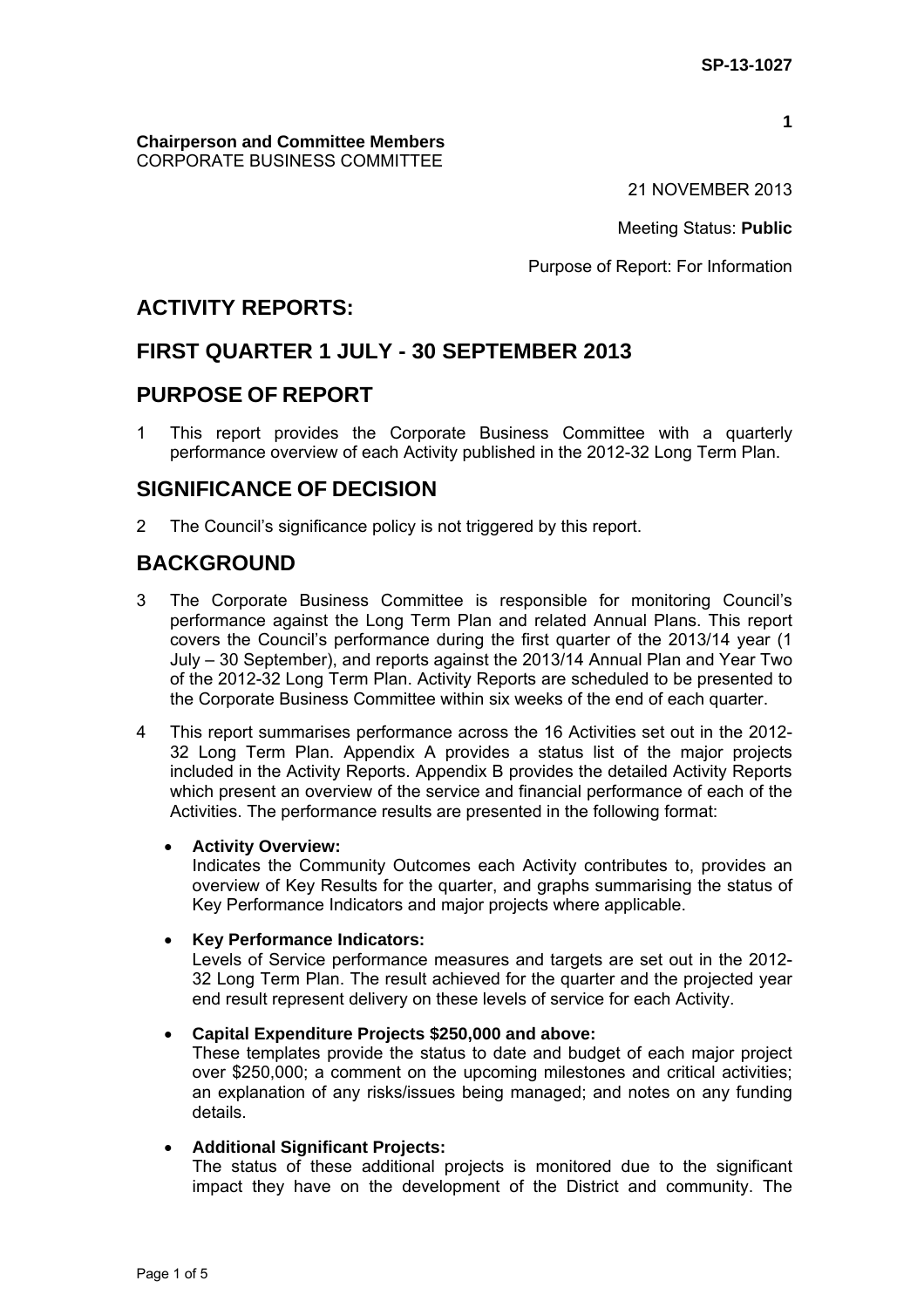expenditure involved may be either operational and/or capital, and does not relate to the \$250,000 capex threshold.

- **Capital Expenditure Projects with a value of less than \$250,000:**  This section provides a summary of smaller capital expenditure for each Activity.
- **Statement of Cost of Activity:**

This table provides a summary of the service delivery cost and funding for each Activity.

# **CONSIDERATIONS**

### **Summary of Performance across all Activities**

#### **Key Performance Indicators: Level of Service Measures**

5 There are 101 Key Performance Indicators (KPIs) for the 2013/14 year. Performance against the 98 relevant KPIs is shown in Figure 1 below:

#### Figure 1



| <b>Achievement Category</b>            | <b>First Quarter Outcome</b><br>30 September 2013 |
|----------------------------------------|---------------------------------------------------|
| Achieved                               | 35                                                |
| Ongoing / On target                    | 58                                                |
| Not achieved                           | 5                                                 |
| <b>Total Relevant Measures</b>         | 98                                                |
| Not relevant this reporting period     | $3^*$                                             |
| <b>Total Level of Service Measures</b> | $101***$                                          |

\*Three KPIs are not relevant in this reporting period due to data not available at this time.

\*\*Solid Waste KPIs were reviewed in 2012/13 and reduced by one following the change in service delivery (cancelation of Council's kerbside pick up service).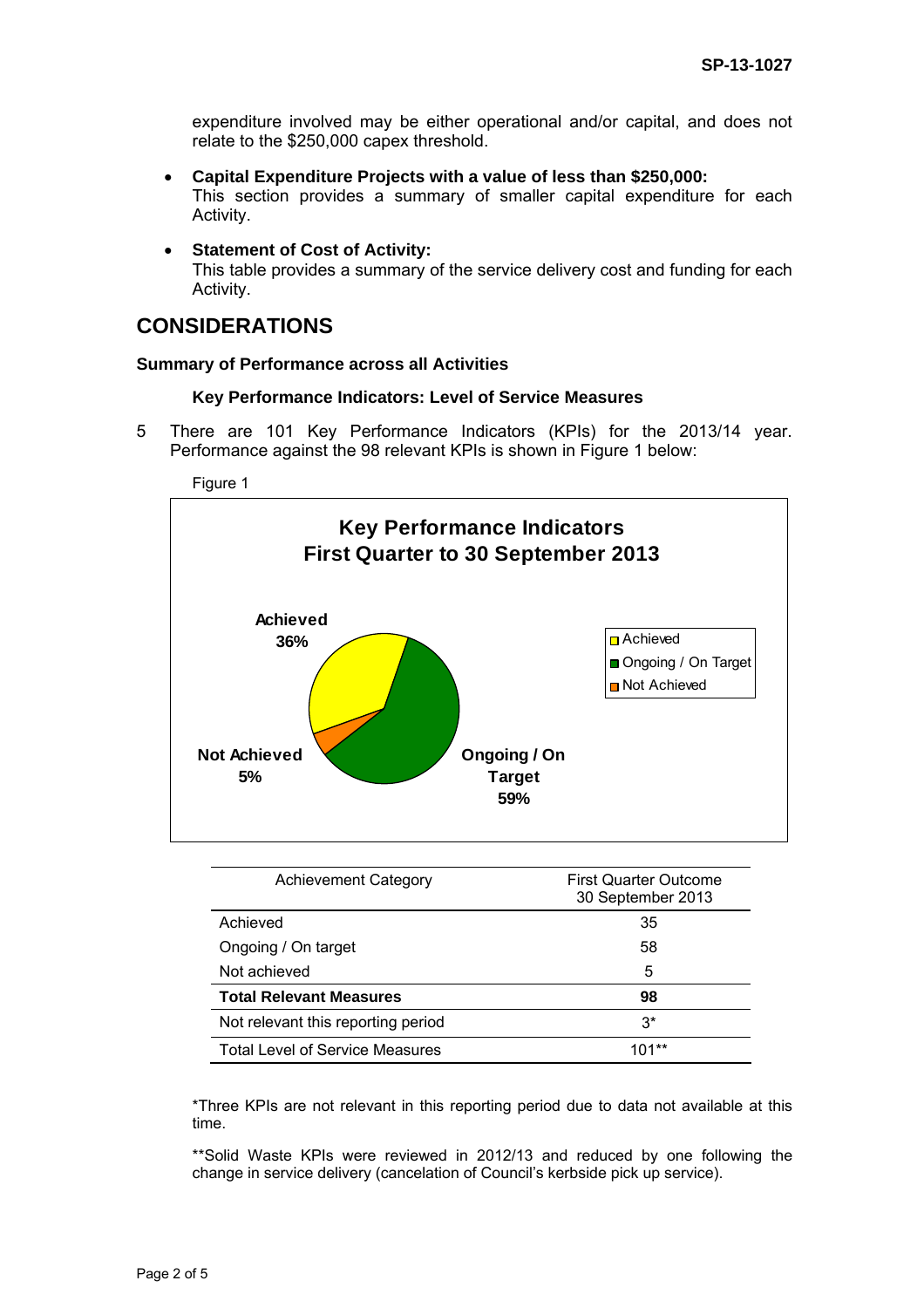6 Five KPIs were not achieved in the first quarter however three of these have a projected year end result of achievable. The two remaining not achieved results are due to staff resourcing and the criteria for these KPIs will be reviewed during the 2015 LTP process. They fall in the Building Control and Resource Consents and Environmental Protection activities.

### **Summary of Projects – Capital Expenditure \$250,000 and above**

7 There were 27 Capital Expenditure Projects with a value of \$250,000 and above scheduled in the 2012/13 financial year. The graph at Figure 2 below provides a performance summary of these projects to the end of the first quarter.



## **Summary of Projects – Additional Significant**

8 The graph at Figure 3 below is a summary of performance to 30 September 2013 for the 10 Additional Significant Projects. All projects are on target.

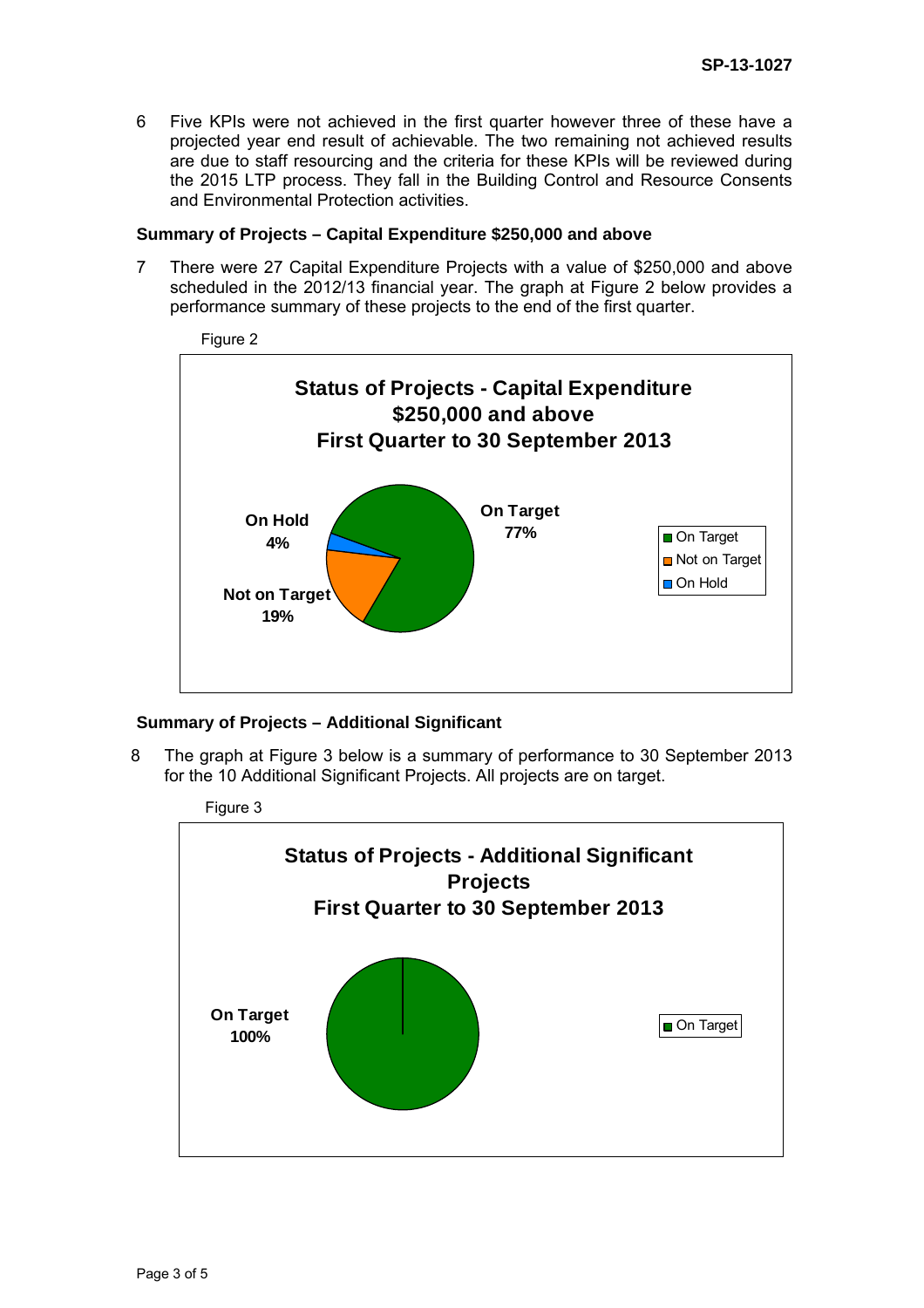# Financial Considerations

9 A summary (as at 30 September 2013) of budget details for each Activity is provided in the Activity Reports attached as Appendix B to this Report SP-13- 1027.

# Legal Considerations

10 Under the Local Government Act 2002, the Council has a legislative responsibility to monitor and report on the Council's organisational performance.

## **Delegation**

11 The Corporate Business Committee has delegated authority to consider this report under the following two delegations in the Governance Structure:

*Section B.3.7:* 

*Annual Planning 7.3 Authority to monitor Annual Plan implementation* 

#### *Financial and Asset Management*

*7.5 Authority to monitor performance of the Council's financial activities, including income, operating and capital expenditure against budgets, remissions, key financial indicators and investment and debt/borrowings management.* 

# **RECOMMENDATION**

That the Corporate Business Committee notes the performance results for the first quarter (1 July to 30 September 2013) contained in the Activity Reports attached as Appendix B to this Report SP-13-1027.

| Report prepared by:                              | Approved for submission by:                      |                                           |  |
|--------------------------------------------------|--------------------------------------------------|-------------------------------------------|--|
| <b>Clare McAloon-Balfour</b>                     | <b>Stephen McArthur</b>                          | <b>Matt McGlinchey</b>                    |  |
| <b>Manager Corporate Planning</b><br>& Reporting | Group Manager, Strategy &<br><b>Partnerships</b> | Group<br>Acting<br><b>Manager Finance</b> |  |

## **ATTACHMENTS:**

Appendix A – Summary List of Projects

Appendix B – Activity Reports